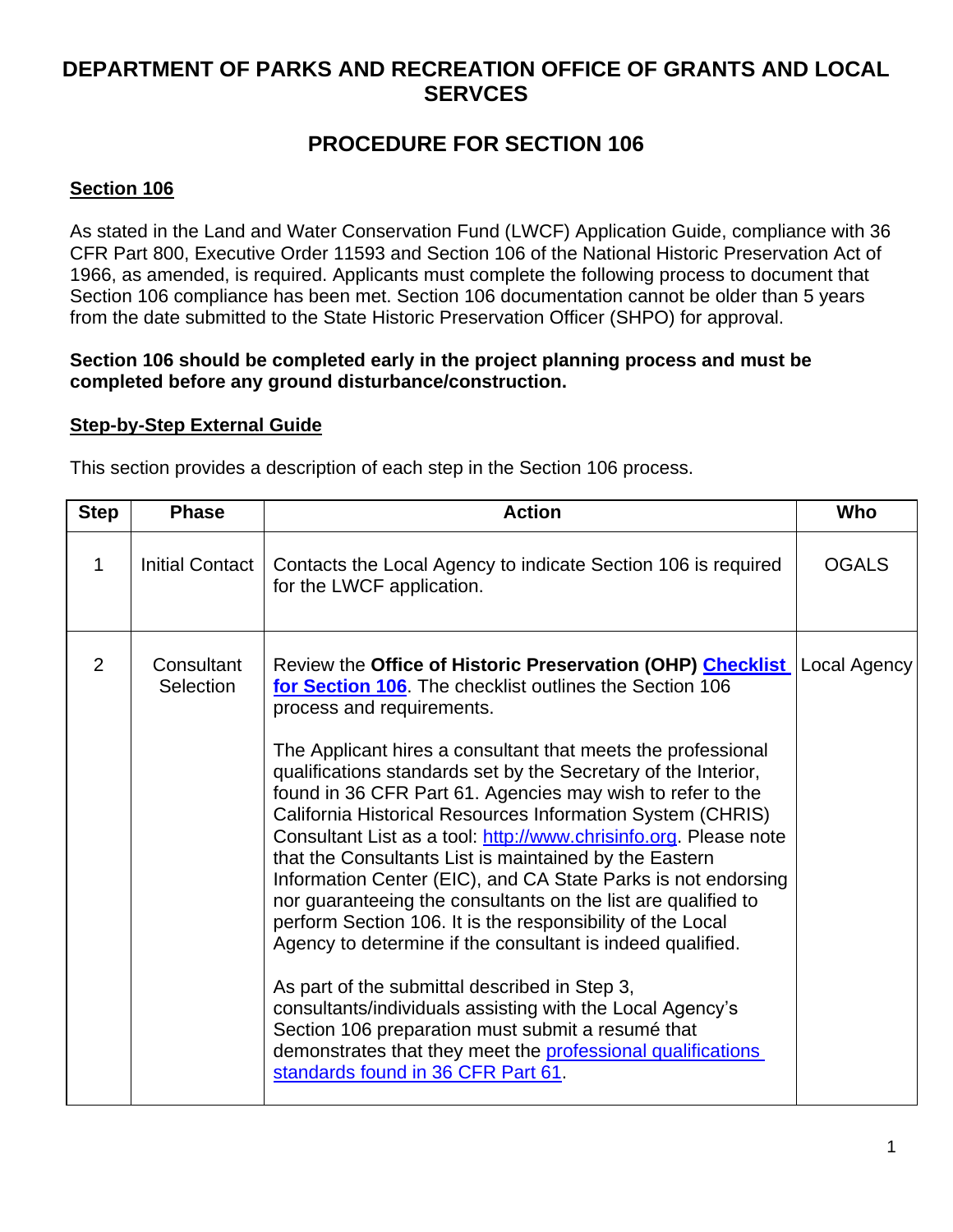| 3                                                                                                                        | Determine<br>Undertaking<br>and Develop<br><b>APE</b> | Propose a Description of Undertaking (detailed project scope)<br>and development of the Direct Area of Potential Effect (APE)<br>and Indirect Area of Potential Effect.<br>Prepare and submit a letter to OGALS* that addresses all<br>elements in Section III and III(A) of the OHP checklist for<br>Section 106 and include the resume(s) from Step 2.<br>All parties must have a mutually agreed upon APE before<br>proceeding to the next phase of the Section 106 process; this<br>is the most critical step of the Section 106 process to ensure<br>the adequacy of the boundaries for the area of study. See<br>Step 4 and the gray box below. | Local Agency/<br>Consultant    |  |  |  |
|--------------------------------------------------------------------------------------------------------------------------|-------------------------------------------------------|-------------------------------------------------------------------------------------------------------------------------------------------------------------------------------------------------------------------------------------------------------------------------------------------------------------------------------------------------------------------------------------------------------------------------------------------------------------------------------------------------------------------------------------------------------------------------------------------------------------------------------------------------------|--------------------------------|--|--|--|
| 4                                                                                                                        | APE Approval                                          | Approves adequacy of the Direct APE and Indirect APE.                                                                                                                                                                                                                                                                                                                                                                                                                                                                                                                                                                                                 | <b>OGALS</b> and<br><b>OHP</b> |  |  |  |
| Do not proceed with the steps below until OGALS sends applicant written confirmation that<br>Steps $1 - 4$ are complete. |                                                       |                                                                                                                                                                                                                                                                                                                                                                                                                                                                                                                                                                                                                                                       |                                |  |  |  |
| 5                                                                                                                        | <b>Identify Finding</b><br>of Effect                  | Identification of Historic Properties and Finding of Effect (Refer<br>to and proceed with completing Section IV and V in the OHP<br>Checklist):<br>Request a record search through the CHRIS<br><b>Information Center.</b><br>Conduct tribal consultation through the California Native<br><b>American Heritage Commission.</b><br>Conduct survey(s) and compile the criteria for<br>evaluation, evaluation work, and provide results of the<br>evaluation.<br>Identify the appropriate Finding of Effect.                                                                                                                                            | Consultant                     |  |  |  |
| 6                                                                                                                        | Section 106<br><b>Findings Letter</b>                 | Consultant prepares and submits a cover letter to OGALS* in<br>Word format following the chronological order of the OHP<br>Checklist. Use the template cover letter provided by OGALS.<br>The letter should include an exhibit list followed by all<br>applicable attachments such as maps, cultural survey report,<br>etc. Page number references are also very helpful.                                                                                                                                                                                                                                                                             | Consultant                     |  |  |  |